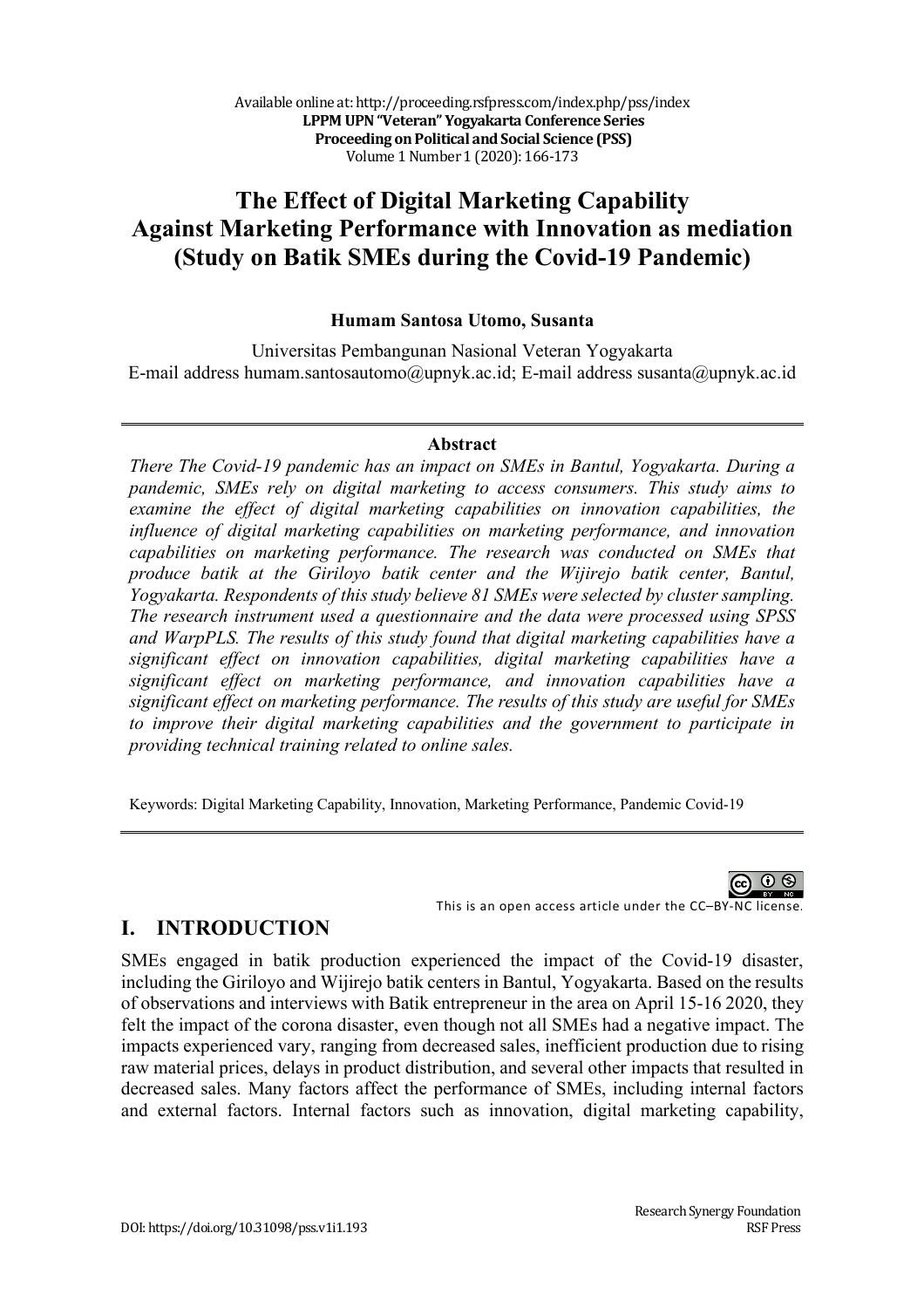entrepreneurship, and relation capability. External factors that are felt are uncertain environmental conditions.

This study aims to determine the effect of Digital Marketing Capability on Innovation, Innovation on Marketing Performance, and Digital Marketing Capability on Marketing Performance. This research was conducted during the Covid-19 pandemic so it is unique compared to previous studies. This research is important to do to describe the internal factors of entrepreneurs that affect the performance of SMEs.

# **II. LITERATURE REVIEW**

### **II.1. Resource-Based View**

The relationship between concepts in this study refers to the Resource-Based View (RBV). RBV analyzes and interprets organizational resources to understand how the organization achieves a sustainable competitive advantage to achieve the specified performance. RBV focuses on the concept of company attributes that are difficult to imitate as a source of superior performance and competitive advantage (Barney, 1991; Hamel and Prahalad, 1996). Resources that cannot be easily transferred or purchased, which require a long learning curve or major changes in organizational climate and culture, are more likely to be unique to the organization and, therefore, more difficult for competitors to imitate. According to Conner (1991), the variance in performance between firms depends on input ownership and unique abilities. The ability to apply digital marketing and entrepreneurial orientation creates unique products in the form of innovation so that it becomes a company advantage that has implications for performance. External factors also have an impact on company excellence so that it also has implications for performance. In the context of this research, the external environment is in the form of environmental uncertainty which is expected to hinder performance.

### **II.2. Digital Marketing Capability**

Digital marketing capability in this study refers to the company's ability to utilize digital media as part of a marketing strategy, especially market-oriented products, distribution networks, and promotions. Ellonen (2012) defines Digital Marketing Capability as The ability of businesses to market their products and services by using digital technology in obtaining customers, promoting brands, retaining customers, and increasing sales. Digital marketing has several advantages over conventional marketing, including coverage. Digital marketing can expand the market with online-based technology so that it is more efficient. Besides that, digital marketing also makes it easier for companies to find creative ideas so that companies can come up with new, innovative products. Wardaya et al. (2019) reveal the dimensions of Digital Marketing Capability include Customer Information, Customer Needs, Customer Relations, and Customer Communication.

### **II.3. Innovation Capability**

Innovation capability is the ability to develop new products according to market demand (Adler & Shenbar, 1990). Innovation is an important organizational capability because the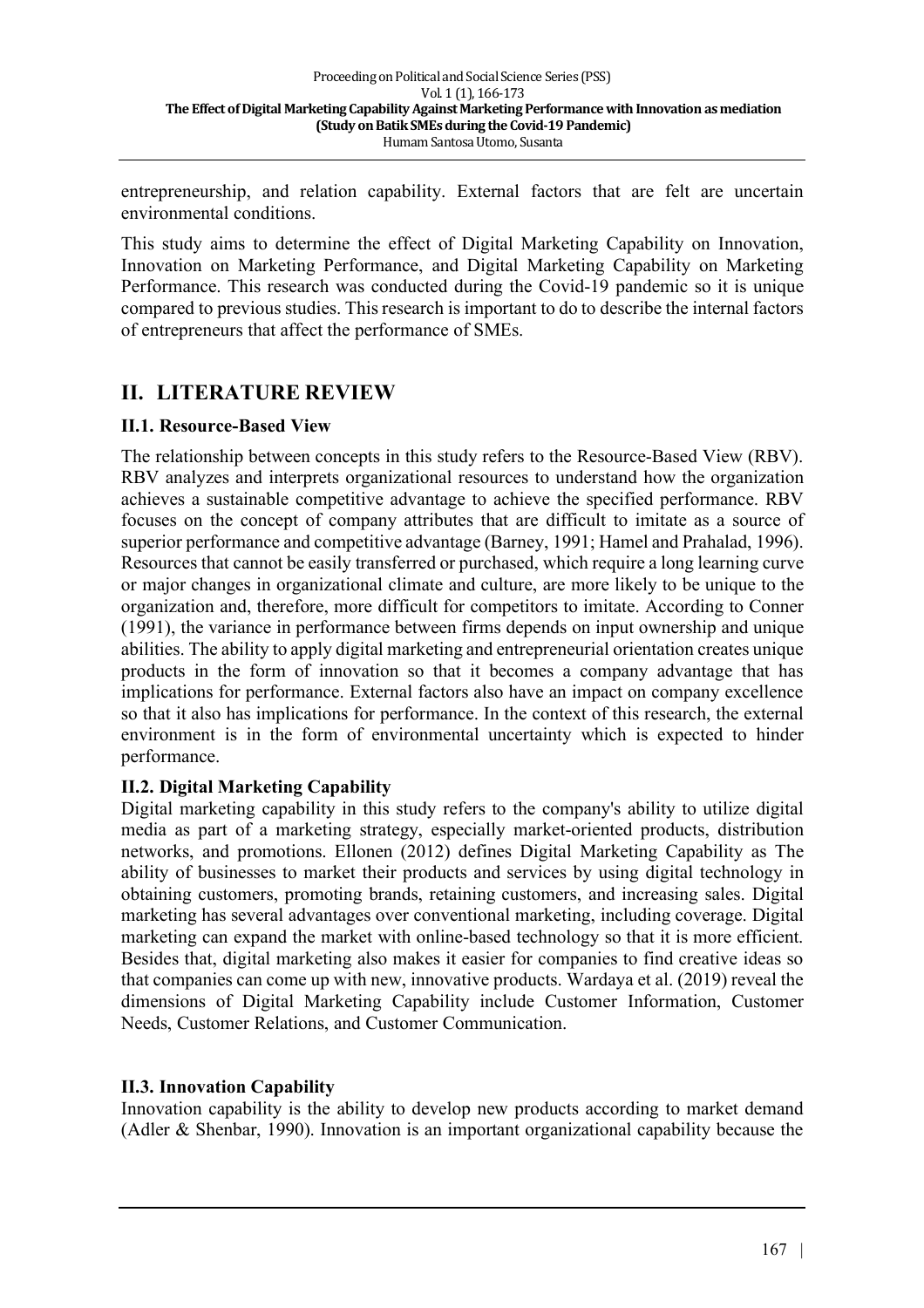success of new products is a growth engine that has an impact on increasing sales, profits, and the strength of competition (Battor & Battor, 2010; Sivadas & Dwyer, 2000). Innovation includes the process, product, and organization of new ideas (Hult et al., 2004). Thornhill (2006) describes the steps of innovation starting from finding ideas, developing findings, introducing new products and services in the market (Thornhill, 2006).



Figure 1. RBV-Based Research Conceptual Model

### **II.3. Digital Marketing Capability, Innovation, and Marketing Performance**

The development of marketing, financial, production, and human resource capabilities is an important aspect of creating innovation in small or medium-sized companies (Baldwin, 1995). Marketing capability is correlated with innovation (Weerawardena, 2003). Marketing ability is considered important in driving company performance (Day, 1994; Morgan et al., 2009; O'Cass & Ngo, 2011). Wisdom (2015) and Onyango (2016) found that digital marketing has a positive effect on performance. Binter (2019) also revealed that digital marketing drives sales success. Based on this description, the following hypothesis is formulated:

H1. Digital Marketing Capability has a significant effect on Innovation.

H2. Digital Marketing Capability has a significant effect on Marketing Performance.

### **II.4. Innovation and Marketing Performance**

A study conducted by Tsai and Tsai (2010) concluded that innovation significantly and positively affects performance. A study conducted by Battor and Battor (2010) found a strong relationship between innovation ability and performance. Sulistyo and Siyamtinah (2016) concluded that SME innovation has a significant positive effect on SME performance. In the context of this study, the performance dimensions of SMEs are measured from a marketing perspective.

H3. Innovation has a significant effect on Marketing Performance.

# **III. RESEARCH METHODOLOGY**

This type of research is explanatory research, namely research that explains the causal relationship (cause and effect) between variables through hypothesis testing as well as explanations. The approach used in analyzing this research is quantitative (Kerlinger, 2003). This research was conducted in the district of Bantul, Yogyakarta, Indonesia. The population in this study were the batik SMEs in the Giriloyo batik center and the Wijirejo batik center. The population of this research is 810 Batik UKM. The research sample consisted of 81 respondents who were selected by cluster sampling technique. The research variables consist of 1) Digital Marketing Capability (X), Innovation Capability (Y1), and Marketing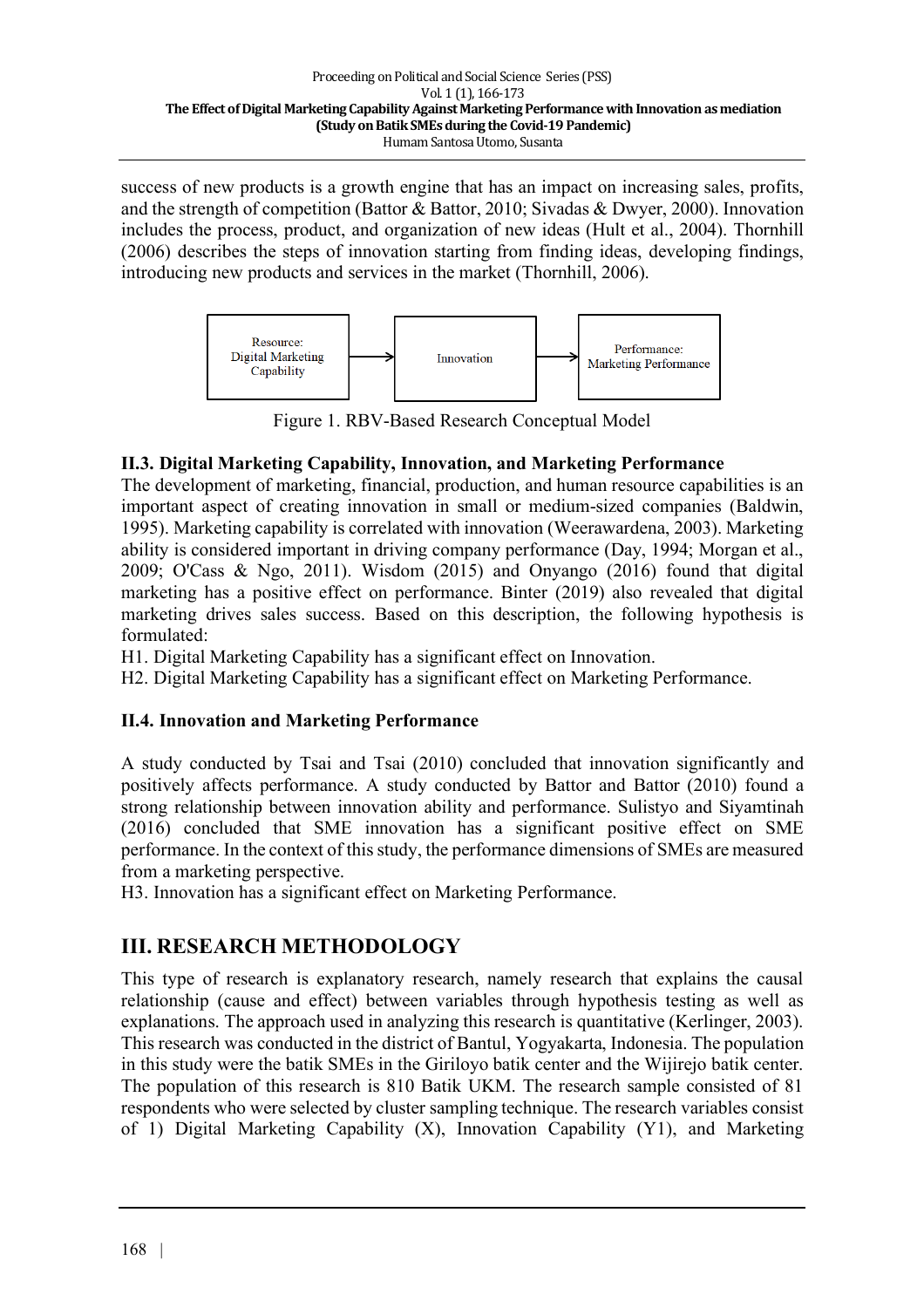Performance (Y2). The variable digital marketing capability is measured according to Wardaya et al. (2019), the innovation capability variable based on Thornhill (2006), and the Marketing Performance variable adapting Battor and Battor (2010) and Sulistyo & Siyamtinah (2016). Data were collected using a questionnaire and each item was measured by a Likert scale, which was graded from strongly disagree (1) to strongly agree (5). The validity and reliability of the questionnaire were tested on 30 respondents before being used for all respondents. Data were analyzed using WarpPLS 6.0 (Kock, 2015) to determine the influence between variables in the structural model.

# **IV. FINDING AND DISCUSSION**

### **IV. 1. Validity and reliability of the instrument**

The research instrument testing was carried out on 30 Batik SMEs in Giriloyo and Wijirejo batik centers. The results of the research instrument test show that the correlation coefficient value of each item with a total item  $> 0.3$  so it can be stated that the instrument produces valid data (Sekaran, 2011). The test results also show that the Cronbach's Alpha coefficient is  $\geq$  0.6, so it can be stated that the instrument is reliable (Malhotra, 2010).

| Variable          | Indicator                             | Correlation<br>Coefficient | Cronbach's<br>$\alpha$ |
|-------------------|---------------------------------------|----------------------------|------------------------|
| Digital           | <b>Customer Information</b>           | 0.454                      | 0.777                  |
| Marketing         | <b>Customer Needs</b>                 | 0.662                      |                        |
| Capability $(X)$  | <b>Customer Relations</b>             | 0.768                      |                        |
|                   | <b>Customer Communication</b>         | 0.562                      |                        |
| Innovation        | <b>Ability</b><br>to<br>create<br>new | 0.745                      | 0.853                  |
| Capability $(Y1)$ | products innovation                   |                            |                        |
|                   | Ability<br>to<br>create<br>new        | 0.735                      |                        |
|                   | services                              |                            |                        |
| Marketing         | Increased market coverage             | 0.885                      | 0.893                  |
| Performance       | Addition of new<br>market             | 0.866                      |                        |
| (Y2)              | segments                              |                            |                        |
|                   | Increase in the total number          | 0.894                      |                        |
|                   | of subscribers                        |                            |                        |
|                   | An increase in the number of $0.842$  |                            |                        |
|                   | new customers                         |                            |                        |
|                   | Sales increase                        | 0.844                      |                        |

Table 1: Result of instrument validity test

Table 2. Characteristics of the sample (% of respondents,  $n = 81$ )

| Gender | Male        | $\sim$ $\sim$<br>Ð<br>٠<br>$\mathsf{U}$ . |
|--------|-------------|-------------------------------------------|
|        | T.<br>emale | າາ<br>$\Delta f$<br>4<br>29.TV            |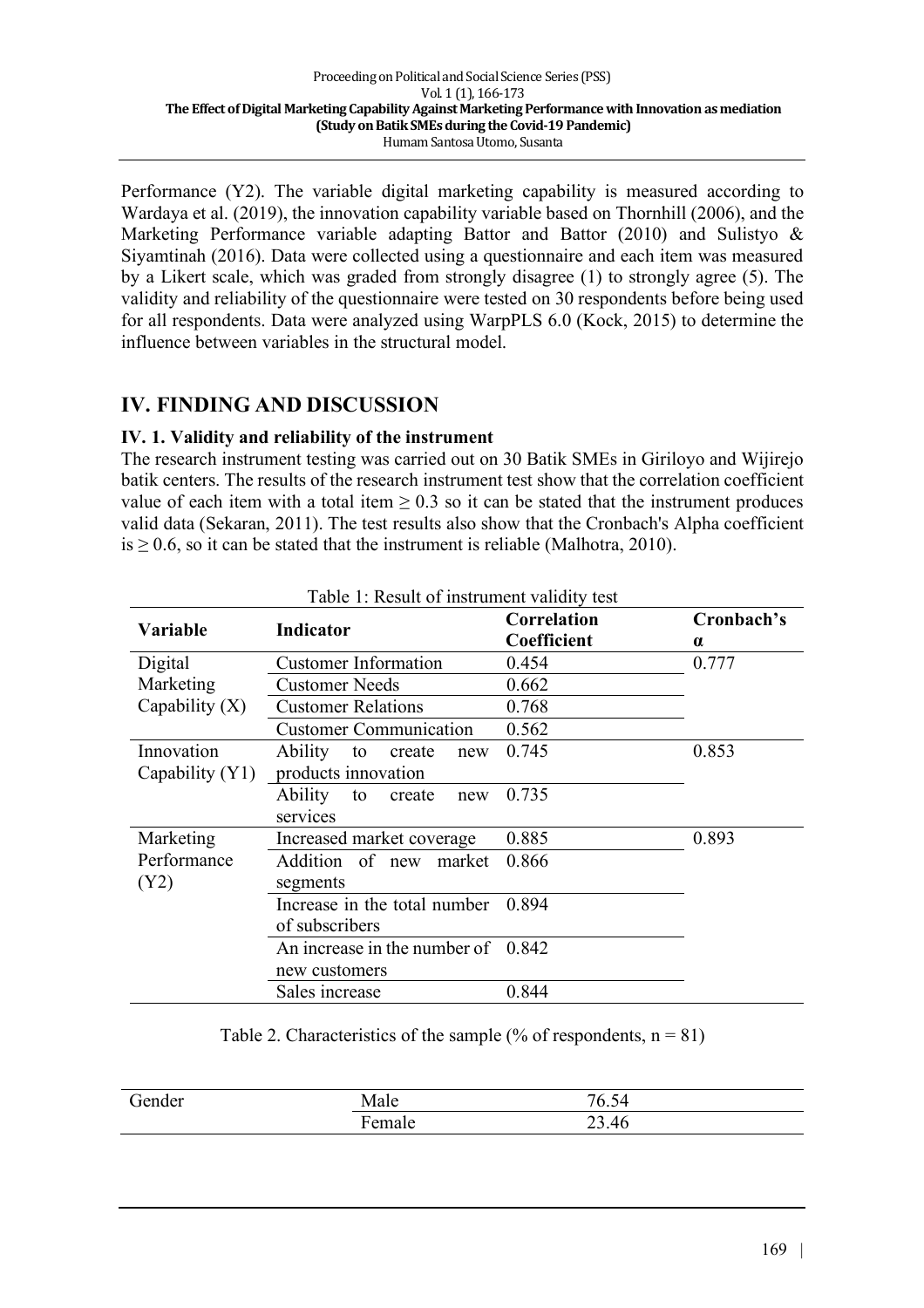#### Proceeding on Political and Social Science Series (PSS) Vol. 1 (1), 166-173 The Effect of Digital Marketing Capability Against Marketing Performance with Innovation as mediation **(Study on Batik SMEs during the Covid-19 Pandemic)** Humam Santosa Utomo, Susanta

| Entrepreneur age | $18-25$ years | 13.58 |  |
|------------------|---------------|-------|--|
|                  | $26-45$ years | 60.46 |  |
|                  | $>45$ years   | 25.96 |  |
| Firm age         | 3-6 years     | 25.93 |  |
|                  | $7-10$ years  | 28.40 |  |
|                  | $> 10$ years  | 45.67 |  |
| Marital status   | Single        | 16.05 |  |
|                  | Married       | 83.95 |  |

### **IV.2.Profile of Respondents**

Table 2 shows that the majority of respondents are male (76.54%), most of the entrepreneurs are in the 26-45 age category (60.46%). Most of the companies were> 10 years old (45.67%) and most of the respondents were married (83.95%).

### **IV.3. Final Structural Model**

The measurement results of the fit and quality indices model show that all items are by the requirements in the WarpPLS (Kock, 2015).

| <b>Relations between variables</b> |                          | Coefficien | <i>p</i> -value | <b>Descriptio</b><br>n | <b>Hypothesis</b><br><b>Decision</b> |
|------------------------------------|--------------------------|------------|-----------------|------------------------|--------------------------------------|
| Digital<br>Marketing<br>Capability | Innovation<br>Capability | 0.663      | ${}_{0.000}$    | Significant            | Accepted                             |
| Digital<br>Marketing<br>Capability | Marketing<br>Performance | 0.325      | ${}< 0.000$     | Significant            | Accepted                             |
| Innovation<br>Capability           | Marketing<br>Performance | 0.552      | ${}< 0.000$     | Significant            | Accepted                             |



Figure 2. Final Structural Model

## **V. CONCLUSION AND FURTHER RESEARCH**

### **V.1. The Influence of Digital Marketing Capability on Innovation**

The results of this study reveal that innovation capability is influenced by digital marketing capability. The results of this study strengthen the RBV argument (Barney, 1991; Hamel and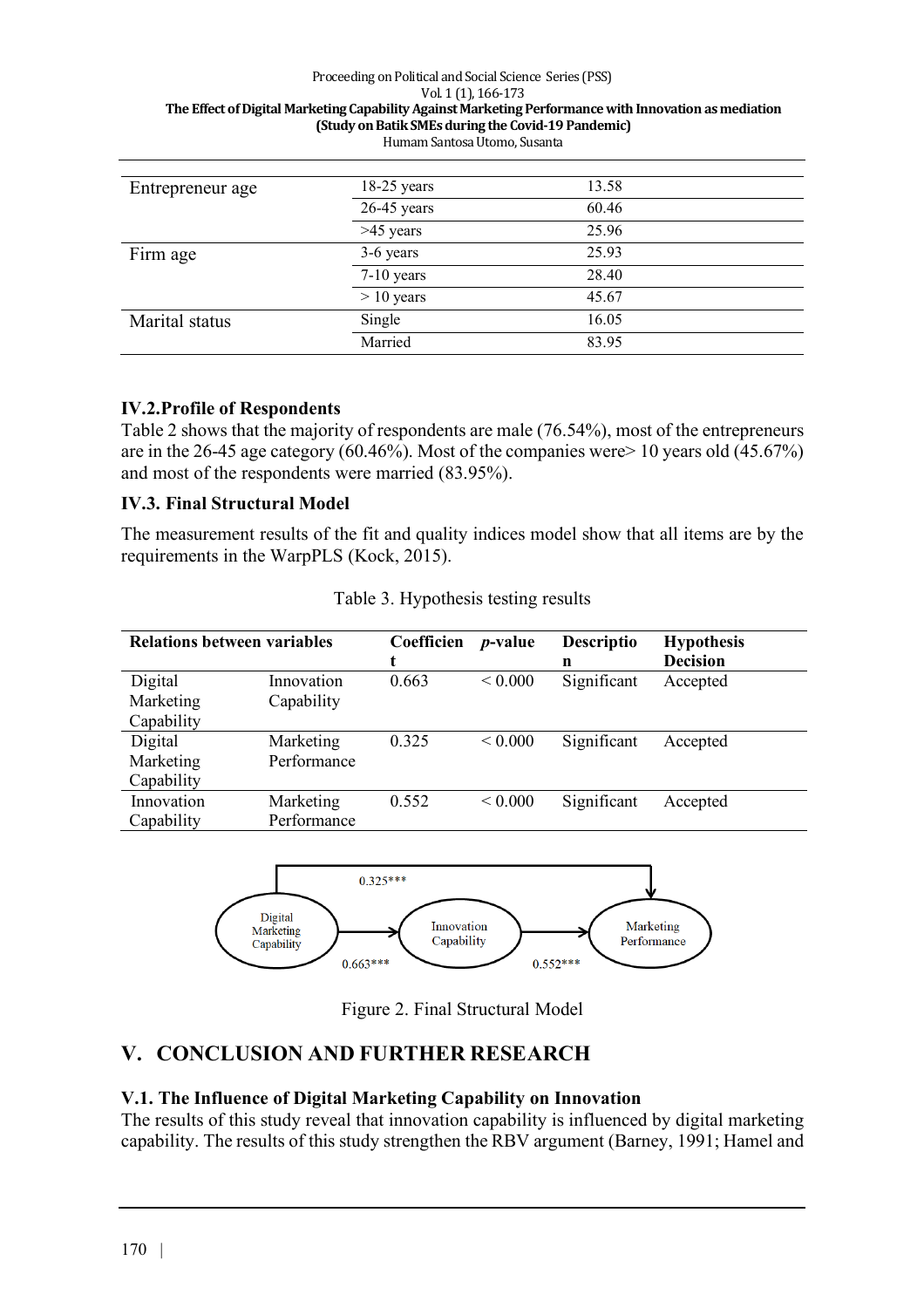Prahalad, 1996). RBV focuses on the concept of company attributes that are difficult to imitate as a source of superior performance and competitive advantage. One of the advantages the company has is innovation. These results support the research of Baldwin (1995). These results also support the study of Weerawardena (2003) which concluded that there is a very strong influence of marketing capabilities on innovation.

### **V.2. The Effect of Digital Marketing Capability on Marketing Performance**

The results of this study found that digital marketing capability affects marketing performance. The results of this study reinforce RBV (Barney, 1991; Hamel and Prahalad, 1996) which states that company resources are a source of company performance. The results of this study are also consistent with previous studies (Day, 1994; Morgan et al., 2009; O'Cass & Ngo, 2011; Wisdom, 2015; Onyango, 2016; Binter, 2019). Marketing ability is considered important in driving company performance. Digital marketing capability has a positive effect on sales success.

### **V.3. The Influence of Innovation on Marketing Performance**

These results indicate that innovation capability affects marketing performance. By RBV (Barney, 1991; Hamel and Prahalad, 1996), innovation capability is one of the company's resources that can create unique service goods that have implications for company performance. The results of this study support the research of Tsai and Tsai (2010). Battor and Battor (2010) have also revealed a strong relationship between innovation capabilities and performance. Sulistyo and Siyamtinah (2016) also found that the performance of SMEs is determined by the company's innovation ability.

This study has several limitations. First, the research was conducted only on batik SMEs. Second, this study is cross-sectional. Further research is proposed to examine more broadly other aspects that influence innovation during the Covid-19 pandemic. Further research is also expected to expand the research location and research object. Future studies can also compare the results of research during this pandemic with studies during normal times.

### **REFERENCES**

- Adler, P. S., & Shenbar, A. 1990. Adapting your technological base: The organizational challenge. *Sloan Management Review*, 25, 25-37.
- Baldwin, J. 1995. Innovation: The key to success in small firms. *Statistics Canada Working Paper*, 76. Retrieved on December 22nd, 2014.
- Barney, J. B. 1991. Firm resources and sustained competitive advantage. *Journal of Management*, 17(1), 99-120.
- Battor, M., & Battor, M. 2010. The impact of customer relationship management capability on innovation and performance. *Journal of Marketing Management*, 26(9-10), 842-857.
- Binder, U. 2019. *Influence of Online Marketing Strategies on the Sales Success of B2B Companies*. Thesis. Vienna University
- Bieler, L. 2005. The Moderating Effect of Environmental Uncertainty on New Product Development and Time Efficiency. *Journal of Product Innovation Management* (22:3), pp 267-284.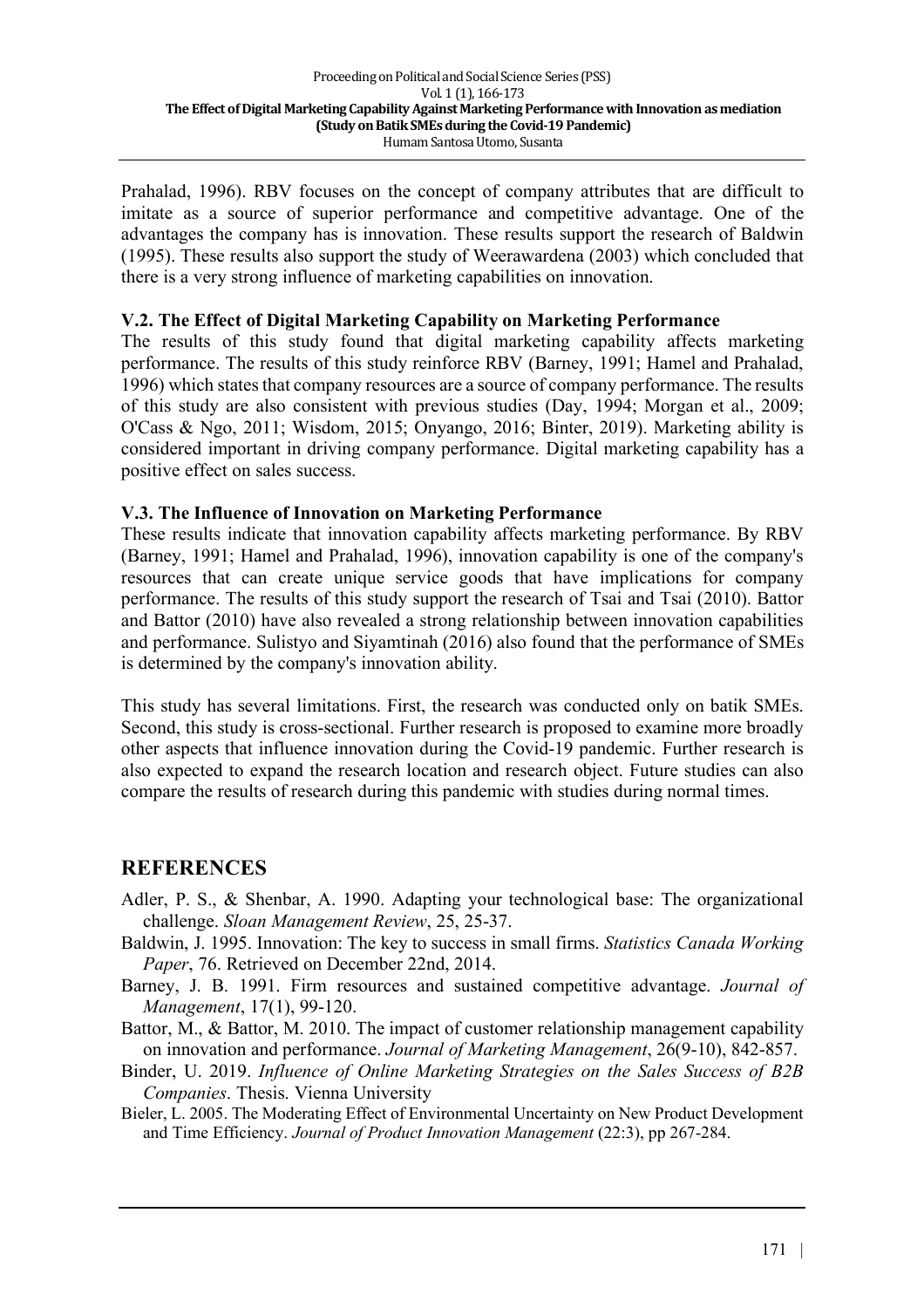- Conner, K. 1991. Historical comparison of resource-based theory and five schools of thought within industrial organization economics: Do we have a new theory of the firm?. *Journal of Management*, 17(1), pp.121-154
- Day, G. S. 1994. The capabilities of market-driven organizations, *Journal of Marketing*, 58(4), pp. 37-52.
- Engage, C., and Hoffmann, V. H. 2009. Effects of regulatory uncertainty on corporate strategy—an analysis of firms' responses to uncertainty about post-Kyoto policy, *Environmental Science & Policy* (12:7), pp 766-777.
- Fredrickson, J. W., and Mitchell, T. R. 1984. Strategic decision processes: comprehensiveness and performance in an industry with an unstable environment, *Academy of Management Journal* (27:2), pp 399-423.
- Hamel, G., and Prahalad, C. 1996. *Competing for the Future, Harvard Business School Press*, Paperback edition, Boston (Massachusetts).
- Hult, G. T., Hurley, R., & Knight, G. 2004. Innovativeness: Its antecedents and impact on business performance. *Industrial Marketing Management*, 33(5),429e438.
- Johnson, A. M., and Lederer, A. L. 2005. The effect of communication frequency and channel richness on the convergence between chief executive and chief information officers, *Journal of Management Information Systems* (22:2), pp 227-252.
- Johnston, M., Gilmore, A., and Carson, D. 2008. Dealing with environmental uncertainty: The value of scenario planning for small to medium-sized enterprises (SMEs), *European Journal of Marketing (42:11/12)*, pp 1170-1178.
- Kerlinger, F.N. 2003. *Asas-asas Penelitian Behavioral (3th ed).* Yogyakarta: Gadjah Mada University Press
- Kock, N. 2015. *WarpPLS 5.0 User Manual, 45*. https://doi.org/10.1007/ SpringerReference\_28001.
- Lee, J. S., & Hsieh, C. J. 2010. A research in relating entrepreneurship, marketing capability, innovative capability, and sustained competitive advantage. *Journal of Business & Economics Research*, 8(9), 109e119.
- Lin, S. F., Miao, Q., & Nie, K. 2012. A case study on entrepreneurship for sustained innovation. *African Journal of Business Management*, 6(2), 493-500.
- Malhotra, N.K. 2010. *Marketing Research. An Applied Orientation*. Sixth Edition. Person Education.
- Miller, K.D. 1993. Industry and country effects on managers' perceptions of environmental uncertainties, *Journal of International Business Studies*, pp 693-714.
- Morgan, N.A., Rebecca, J.S., and Vorhies, D.W. 2009. Linking Marketing Capabilities with Profit Growth, *International Journal of Research in Marketing*, 26 (4), 284-93
- O'Cass, A., and Ngo, L.V. 2011. Winning Through Innovation and Marketing: Lessons from Australia and Vietnam, *Industrial Marketing Management*, 40 (8), 1319-29.
- Onyango, K. 2016. *Influence of Digital Marketing Strategies on Performance of Cut flowers Exporting Firms In Kenya*. Thesis. School Of Business, University of Nairobi
- Padukkage, A., Hooper, V., and Toland, J. 2015. Implications of Environmental Uncertainty for Business-IT Alignment: A Comparative Study of SMEs and Large Organizations. *Australasian Conference on Information Systems 2015*, Adelaide, Australia
- Shane, S. 2003. *A general theory of entrepreneurship. The individual opportunity nexus*. Cheltenham: Edward Elgar.
- Singarimbun, M. dan Effendi, S. 2011. *Metode Penelitian Survei*. Pustaka LPES